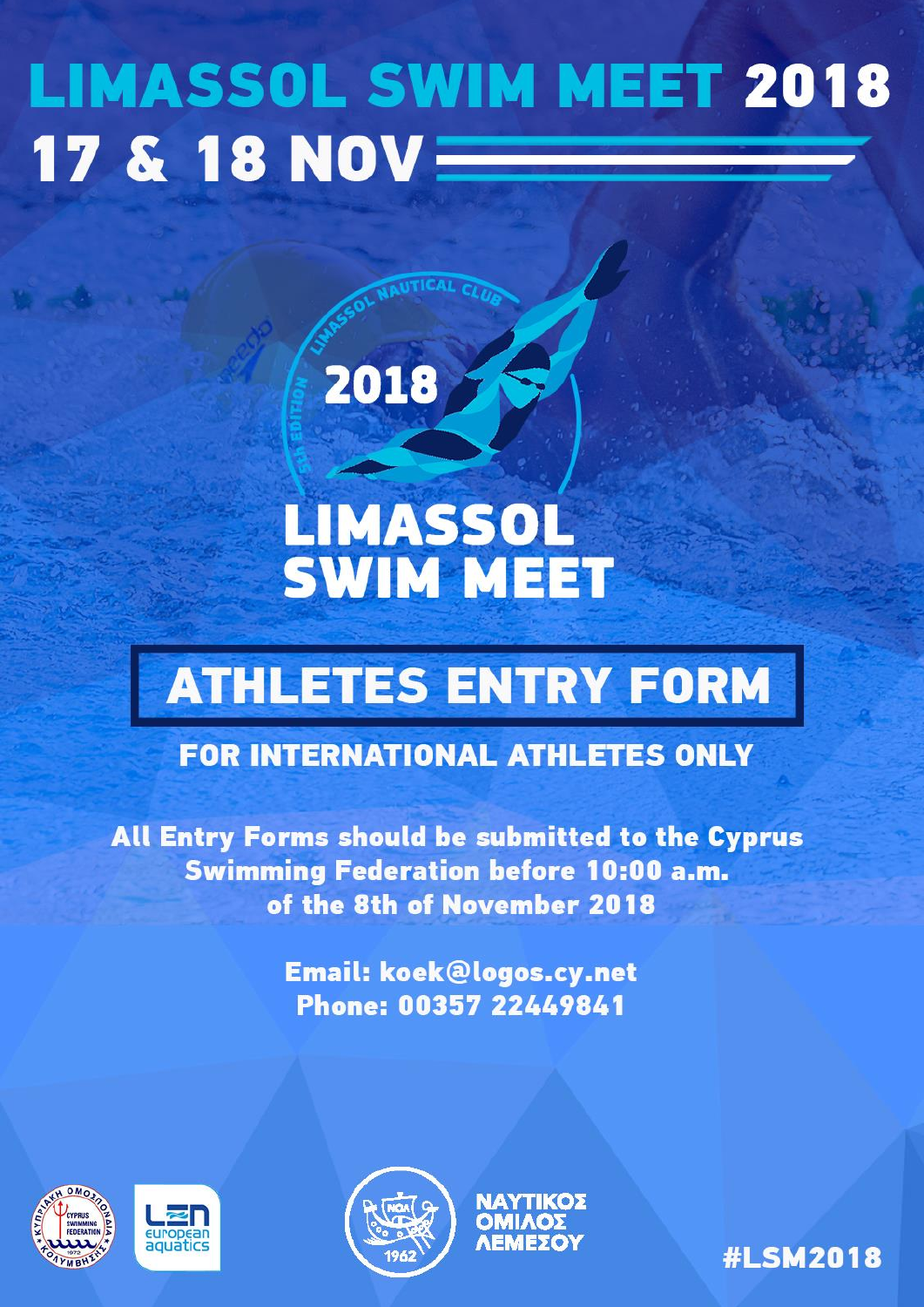



| <b>ATHLETE NAME &amp; SURNAME</b> |                   | <b>DATE OF BIRTH</b> |
|-----------------------------------|-------------------|----------------------|
|                                   |                   |                      |
|                                   |                   | / /                  |
| <b>EVENTS</b>                     | <b>ENTRY TIME</b> |                      |
|                                   |                   |                      |
| 1.                                |                   |                      |
|                                   |                   |                      |
| 2.                                |                   |                      |
|                                   |                   |                      |
| 3.                                |                   |                      |
|                                   |                   |                      |
| 4.                                |                   |                      |
|                                   |                   |                      |

| <b>ATHLETE NAME &amp; SURNAME</b> | <b>DATE OF BIRTH</b> |  |
|-----------------------------------|----------------------|--|
|                                   | / /                  |  |
| <b>EVENTS</b>                     | <b>ENTRY TIME</b>    |  |
|                                   |                      |  |
| 2.                                |                      |  |
|                                   |                      |  |
| 3.                                |                      |  |
| 4.                                |                      |  |
|                                   |                      |  |

| <b>ATHLETE NAME &amp; SURNAME</b> | <b>DATE OF BIRTH</b> |
|-----------------------------------|----------------------|
|                                   | / /                  |
| <b>EVENTS</b>                     | <b>ENTRY TIME</b>    |
|                                   |                      |
|                                   |                      |
| 2.                                |                      |
| 3.                                |                      |
|                                   |                      |
| 4.                                |                      |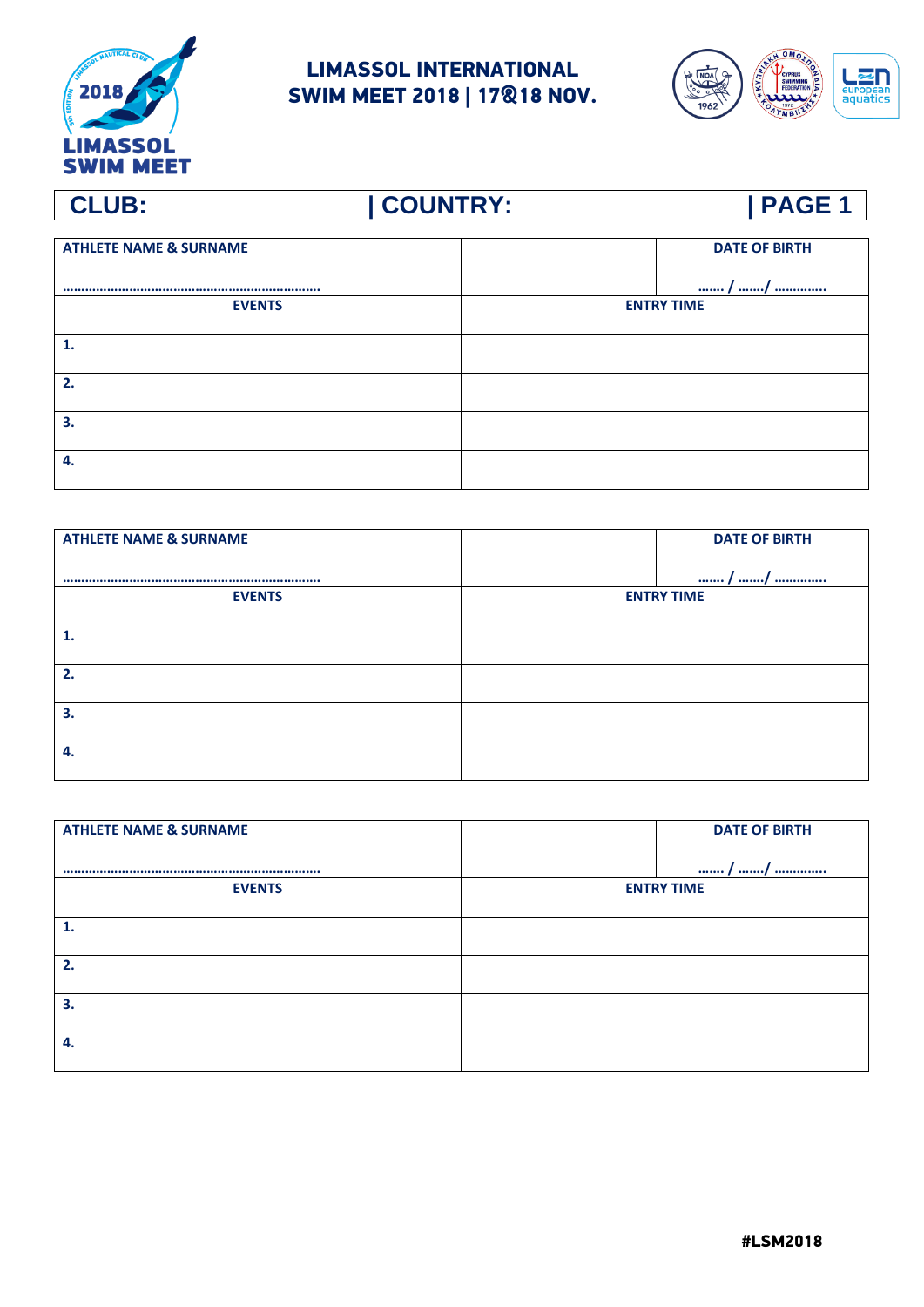



### **CLUB: | COUNTRY: | PAGE 2 ATHLETE NAME & SURNAME ……………………………………………………………. DATE OF BIRTH ……. / ……./ ………….. EVENTS ENTRY TIME 1. 2. 3. 4.**

| <b>ATHLETE NAME &amp; SURNAME</b> |                   | <b>DATE OF BIRTH</b> |
|-----------------------------------|-------------------|----------------------|
|                                   |                   | / /                  |
| <b>EVENTS</b>                     | <b>ENTRY TIME</b> |                      |
| 1.                                |                   |                      |
| 2.                                |                   |                      |
|                                   |                   |                      |
| 3.                                |                   |                      |
| 4.                                |                   |                      |
|                                   |                   |                      |

| <b>ATHLETE NAME &amp; SURNAME</b> | <b>DATE OF BIRTH</b> |
|-----------------------------------|----------------------|
|                                   |                      |
|                                   | / /                  |
| <b>EVENTS</b>                     | <b>ENTRY TIME</b>    |
| 1.                                |                      |
|                                   |                      |
| 2.                                |                      |
| 3.                                |                      |
| 4.                                |                      |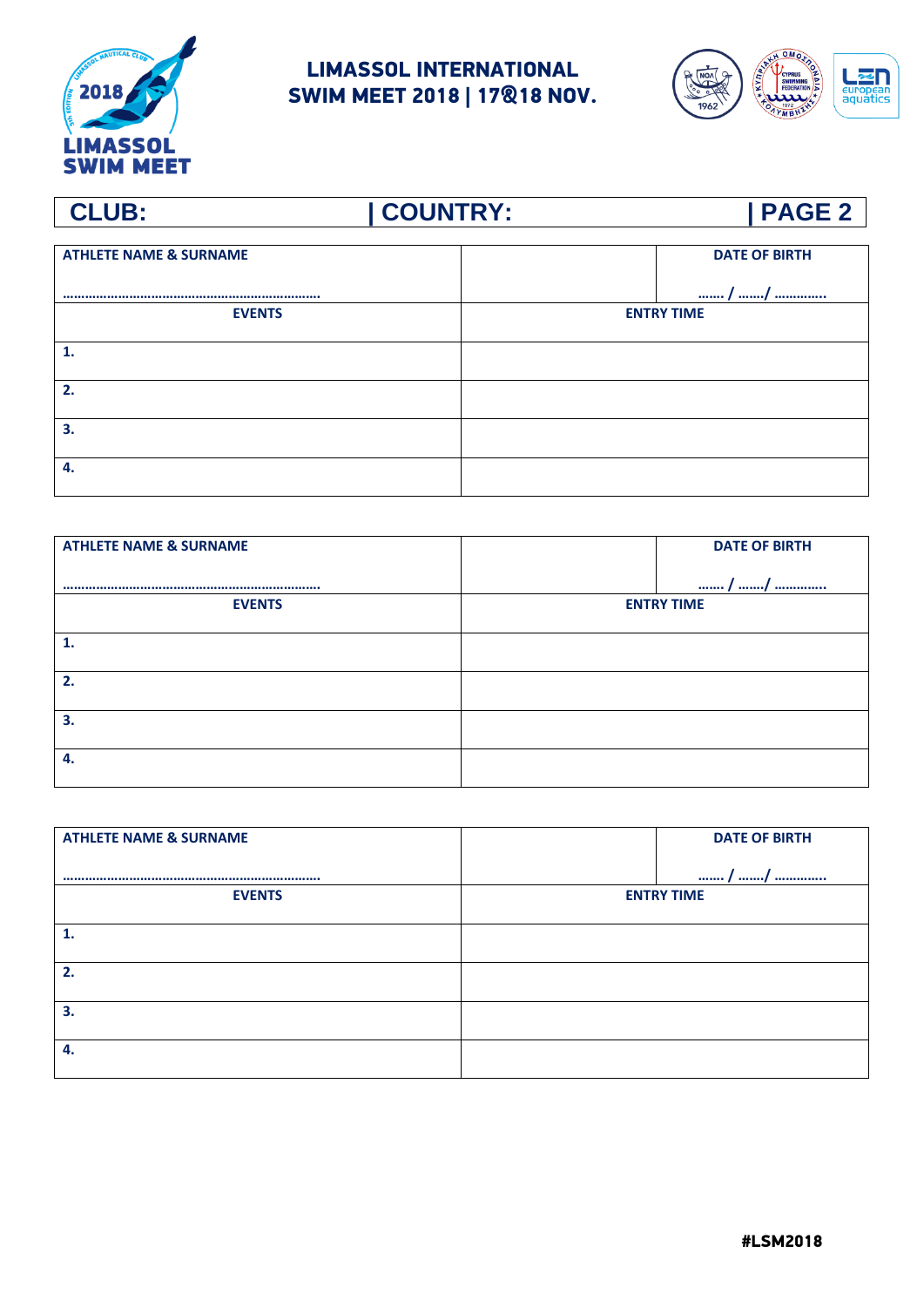



### **CLUB: | COUNTRY: | PAGE 3 ATHLETE NAME & SURNAME ……………………………………………………………. DATE OF BIRTH ……. / ……./ ………….. EVENTS ENTRY TIME 1. 2. 3. 4.**

| <b>ATHLETE NAME &amp; SURNAME</b> |                   | <b>DATE OF BIRTH</b> |
|-----------------------------------|-------------------|----------------------|
|                                   |                   | / /                  |
| <b>EVENTS</b>                     | <b>ENTRY TIME</b> |                      |
| 1.                                |                   |                      |
| 2.                                |                   |                      |
|                                   |                   |                      |
| 3.                                |                   |                      |
| 4.                                |                   |                      |
|                                   |                   |                      |

| <b>ATHLETE NAME &amp; SURNAME</b> | <b>DATE OF BIRTH</b> |
|-----------------------------------|----------------------|
|                                   | /<br>/               |
| <b>EVENTS</b>                     | <b>ENTRY TIME</b>    |
| 1.                                |                      |
|                                   |                      |
| 2.                                |                      |
| 3.                                |                      |
| 4.                                |                      |
|                                   |                      |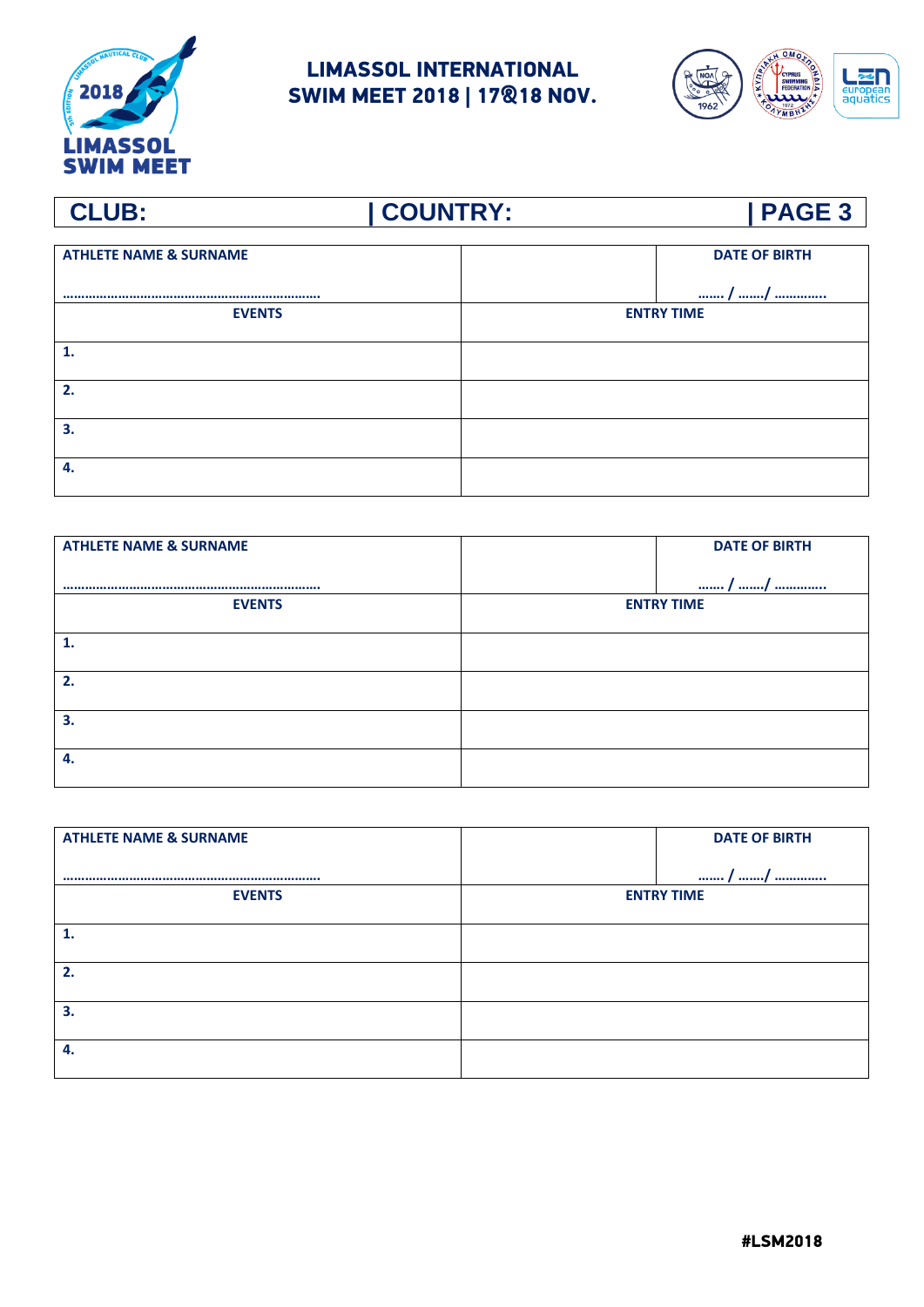



### **CLUB: | COUNTRY: | PAGE 4 ATHLETE NAME & SURNAME ……………………………………………………………. DATE OF BIRTH ……. / ……./ ………….. EVENTS ENTRY TIME 1. 2. 3. 4.**

| <b>ATHLETE NAME &amp; SURNAME</b> | <b>DATE OF BIRTH</b> |
|-----------------------------------|----------------------|
|                                   | / /                  |
| <b>EVENTS</b>                     | <b>ENTRY TIME</b>    |
| 1.                                |                      |
| 2.                                |                      |
| 3.                                |                      |
|                                   |                      |
| 4.                                |                      |

| <b>ATHLETE NAME &amp; SURNAME</b> | <b>DATE OF BIRTH</b> |
|-----------------------------------|----------------------|
|                                   |                      |
|                                   | / /                  |
| <b>EVENTS</b>                     | <b>ENTRY TIME</b>    |
| 1.                                |                      |
|                                   |                      |
| 2.                                |                      |
| 3.                                |                      |
| 4.                                |                      |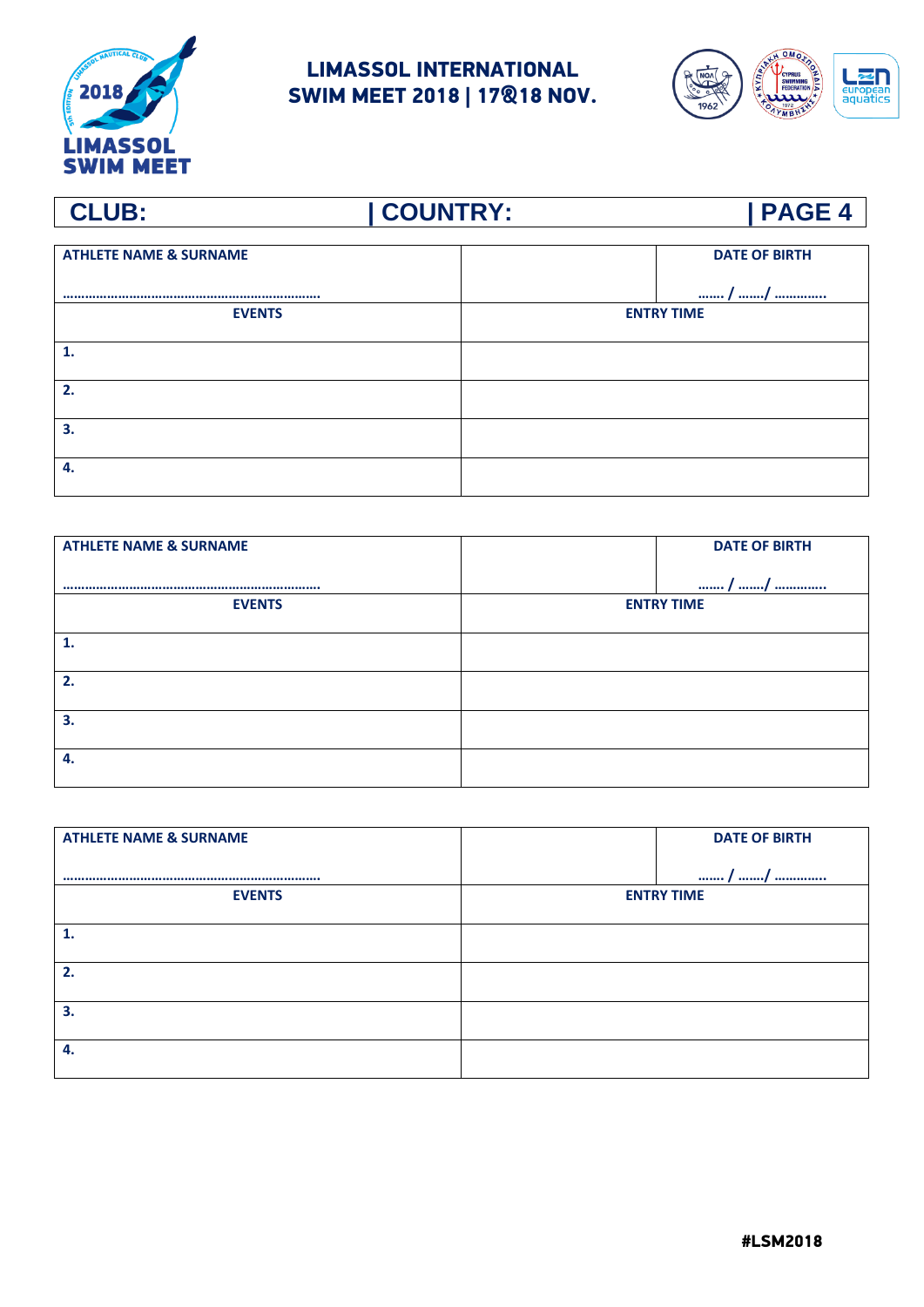



| <b>ATHLETE NAME &amp; SURNAME</b> | <b>DATE OF BIRTH</b> |
|-----------------------------------|----------------------|
|                                   | / /                  |
| <b>EVENTS</b>                     | <b>ENTRY TIME</b>    |
|                                   |                      |
| 1.                                |                      |
| 2.                                |                      |
| 3.                                |                      |
| 4.                                |                      |

| <b>ATHLETE NAME &amp; SURNAME</b> | <b>DATE OF BIRTH</b> |
|-----------------------------------|----------------------|
|                                   | / /                  |
| <b>EVENTS</b>                     | <b>ENTRY TIME</b>    |
| 1.                                |                      |
|                                   |                      |
| 2.                                |                      |
| 3.                                |                      |
| 4.                                |                      |
|                                   |                      |

| <b>ATHLETE NAME &amp; SURNAME</b> |                   | <b>DATE OF BIRTH</b> |
|-----------------------------------|-------------------|----------------------|
|                                   |                   | / /                  |
| <b>EVENTS</b>                     | <b>ENTRY TIME</b> |                      |
|                                   |                   |                      |
|                                   |                   |                      |
| 2.                                |                   |                      |
| 3.                                |                   |                      |
| 4.                                |                   |                      |
|                                   |                   |                      |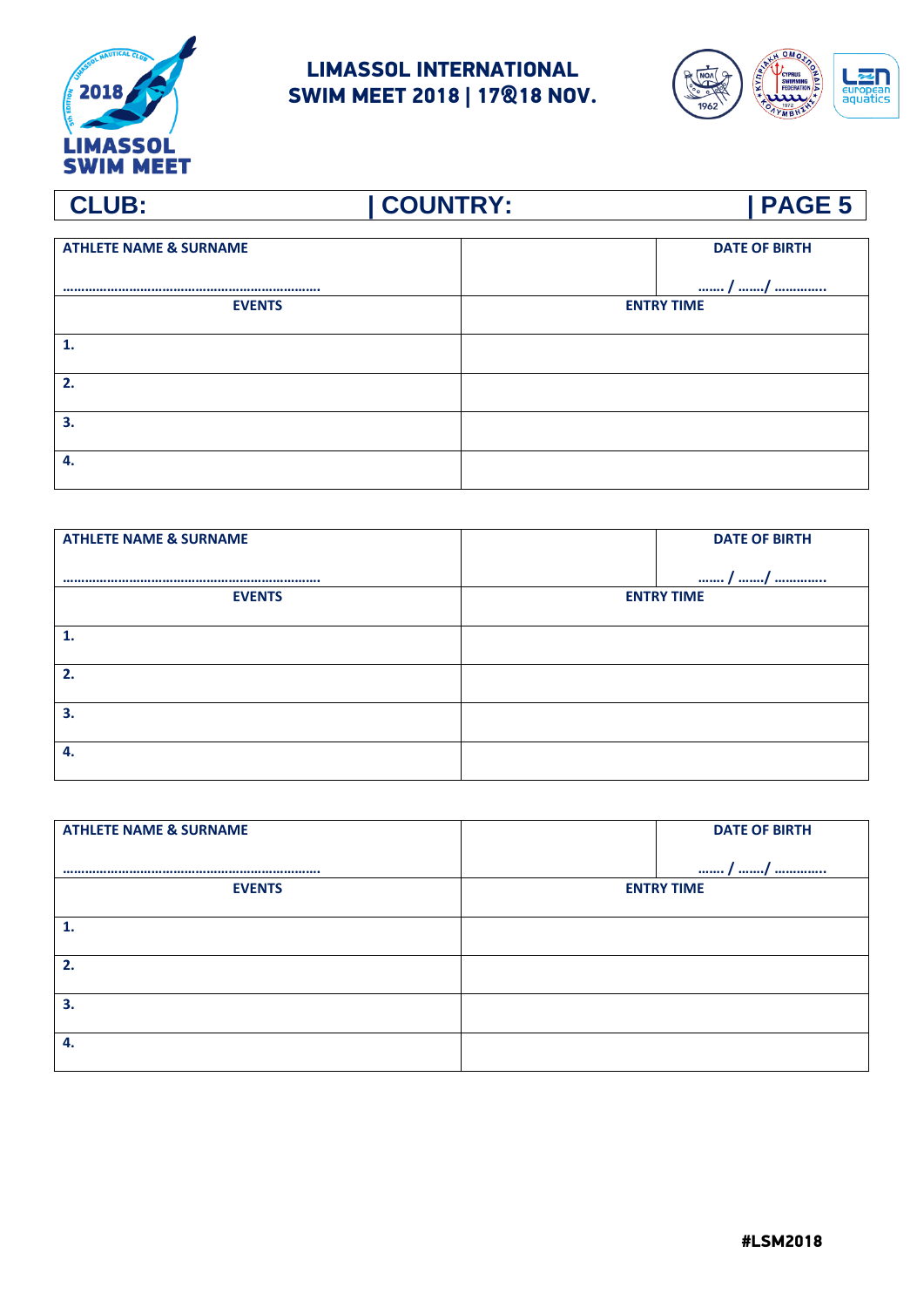



### **CLUB: | COUNTRY: | PAGE 6 ATHLETE NAME & SURNAME ……………………………………………………………. DATE OF BIRTH ……. / ……./ ………….. EVENTS ENTRY TIME 1. 2. 3. 4.**

| <b>ATHLETE NAME &amp; SURNAME</b> | <b>DATE OF BIRTH</b> |
|-----------------------------------|----------------------|
|                                   | / /                  |
| <b>EVENTS</b>                     | <b>ENTRY TIME</b>    |
| 1.                                |                      |
| 2.                                |                      |
| 3.                                |                      |
|                                   |                      |
| 4.                                |                      |

| <b>ATHLETE NAME &amp; SURNAME</b> | <b>DATE OF BIRTH</b> |
|-----------------------------------|----------------------|
|                                   |                      |
|                                   | / /                  |
| <b>EVENTS</b>                     | <b>ENTRY TIME</b>    |
|                                   |                      |
|                                   |                      |
| 2.                                |                      |
| 3.                                |                      |
| 4.                                |                      |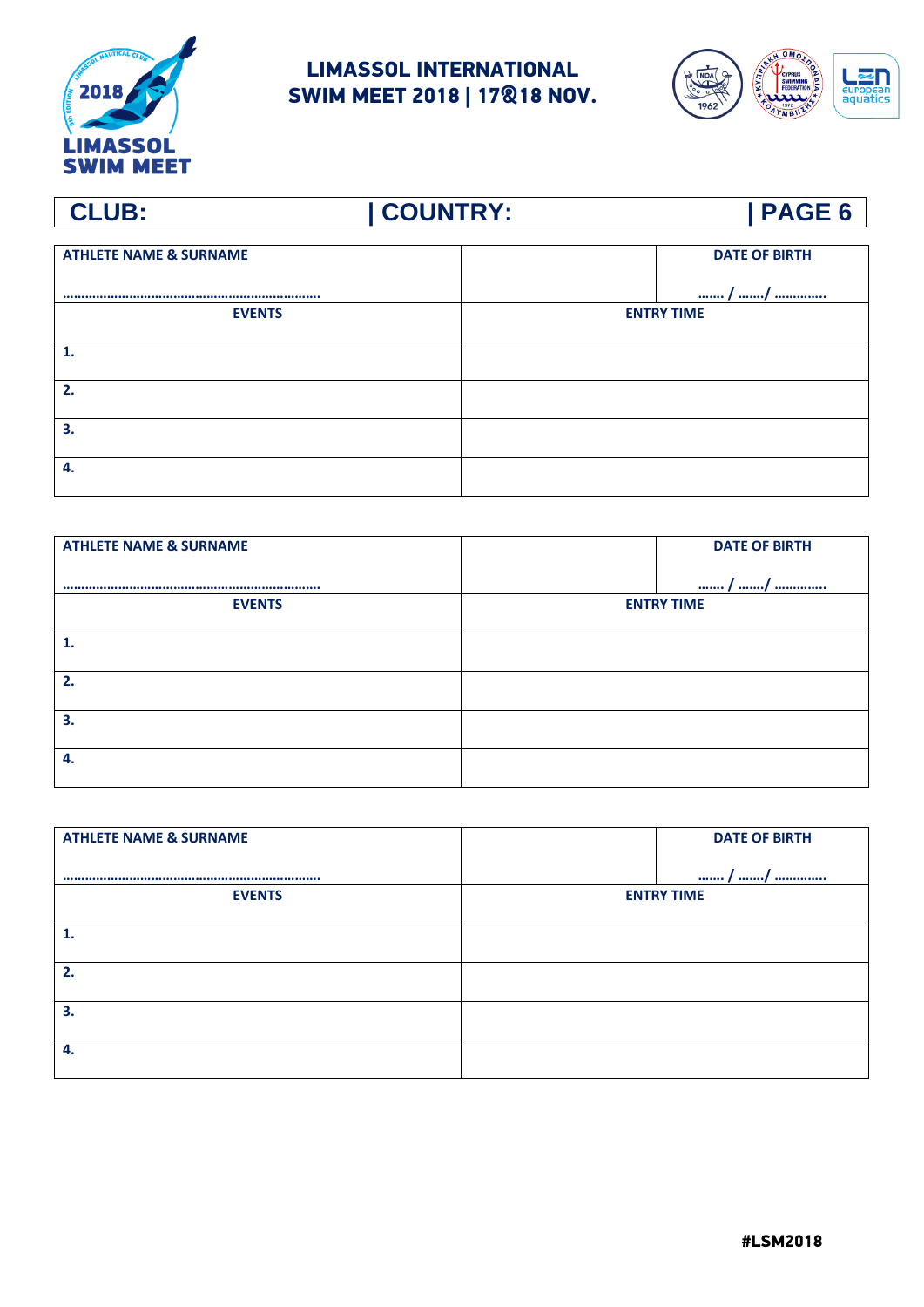



### **CLUB: | COUNTRY: | PAGE 7 ATHLETE NAME & SURNAME ……………………………………………………………. DATE OF BIRTH ……. / ……./ ………….. EVENTS ENTRY TIME 1. 2. 3. 4.**

| <b>ATHLETE NAME &amp; SURNAME</b> | <b>DATE OF BIRTH</b> |
|-----------------------------------|----------------------|
|                                   | / /                  |
| <b>EVENTS</b>                     | <b>ENTRY TIME</b>    |
| 1.                                |                      |
| 2.                                |                      |
| 3.                                |                      |
|                                   |                      |
| 4.                                |                      |

| <b>ATHLETE NAME &amp; SURNAME</b> | <b>DATE OF BIRTH</b> |  |
|-----------------------------------|----------------------|--|
|                                   |                      |  |
|                                   | / /                  |  |
| <b>EVENTS</b>                     | <b>ENTRY TIME</b>    |  |
| 1.                                |                      |  |
|                                   |                      |  |
| 2.                                |                      |  |
| 3.                                |                      |  |
| 4.                                |                      |  |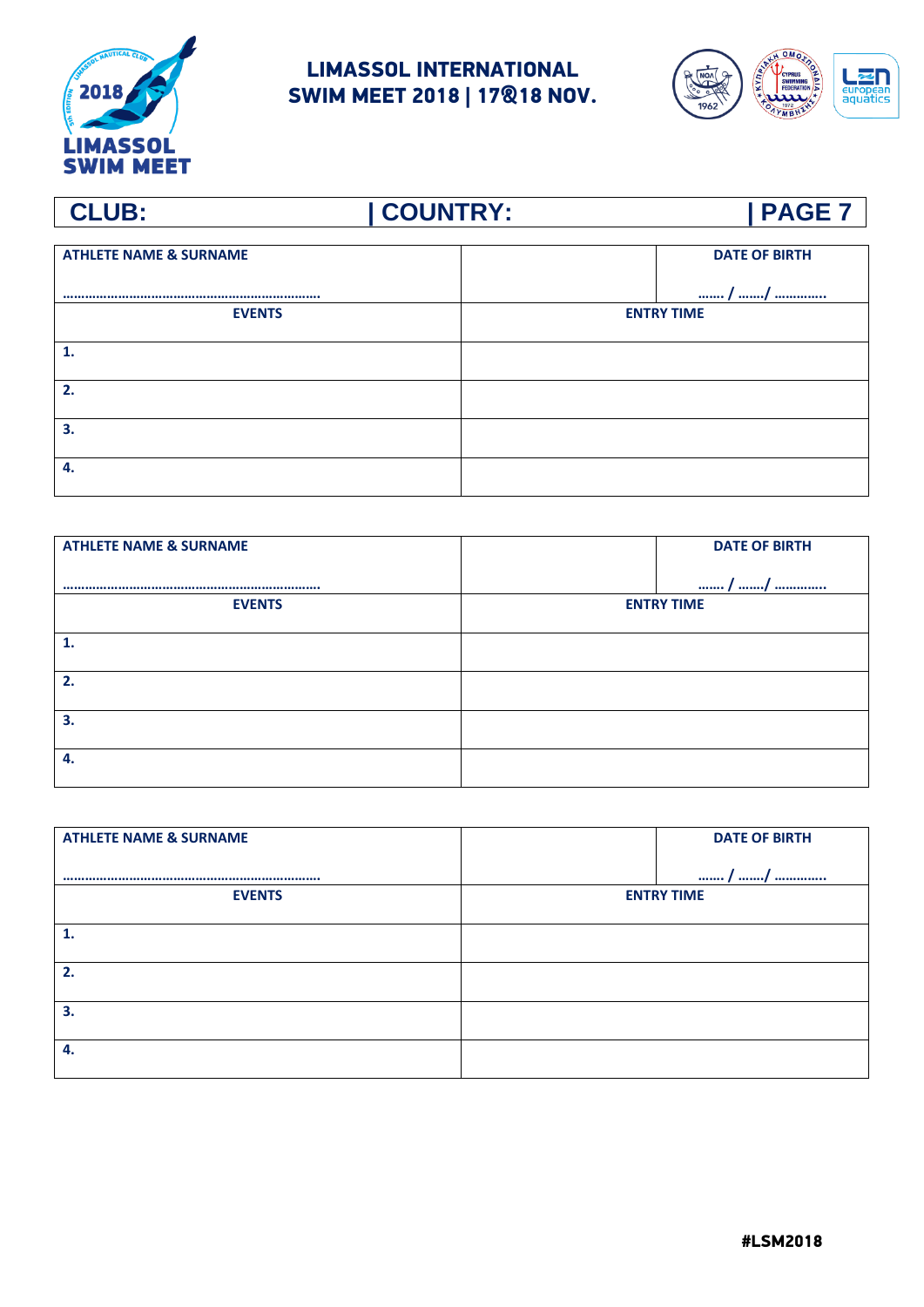



### **CLUB: | COUNTRY: | PAGE 8 ATHLETE NAME & SURNAME ……………………………………………………………. DATE OF BIRTH ……. / ……./ ………….. EVENTS ENTRY TIME 1. 2. 3. 4.**

| <b>ATHLETE NAME &amp; SURNAME</b> | <b>DATE OF BIRTH</b> |
|-----------------------------------|----------------------|
|                                   | / /                  |
| <b>EVENTS</b>                     | <b>ENTRY TIME</b>    |
| 1.                                |                      |
| 2.                                |                      |
| 3.                                |                      |
|                                   |                      |
| 4.                                |                      |

| <b>ATHLETE NAME &amp; SURNAME</b> | <b>DATE OF BIRTH</b> |  |
|-----------------------------------|----------------------|--|
|                                   |                      |  |
|                                   | / /                  |  |
| <b>EVENTS</b>                     | <b>ENTRY TIME</b>    |  |
| 1.                                |                      |  |
|                                   |                      |  |
| 2.                                |                      |  |
| 3.                                |                      |  |
| 4.                                |                      |  |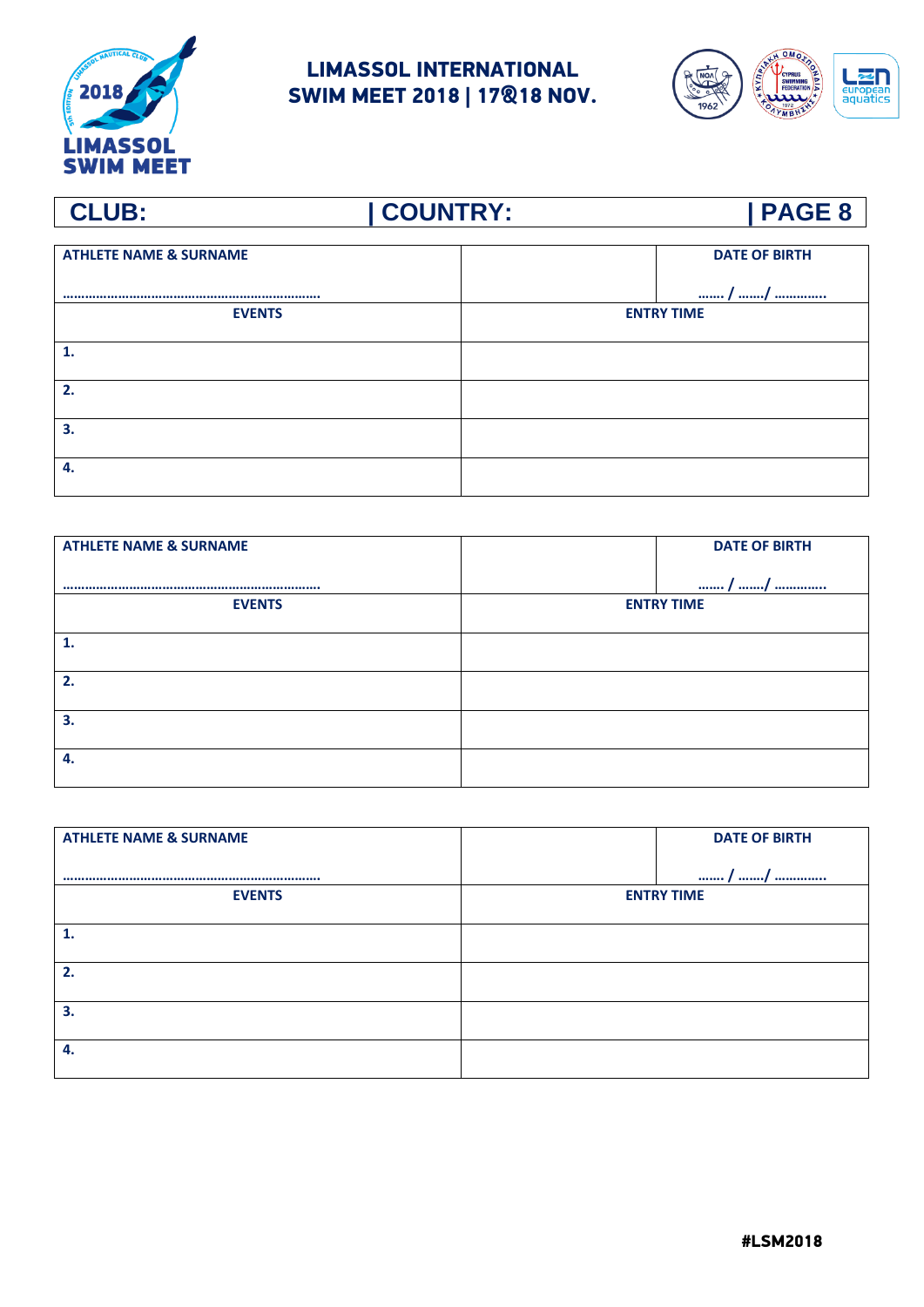



### **CLUB: | COUNTRY: | PAGE 9 ATHLETE NAME & SURNAME ……………………………………………………………. DATE OF BIRTH ……. / ……./ ………….. EVENTS ENTRY TIME 1. 2. 3. 4.**

| <b>ATHLETE NAME &amp; SURNAME</b> | <b>DATE OF BIRTH</b> |
|-----------------------------------|----------------------|
|                                   | / /                  |
| <b>EVENTS</b>                     | <b>ENTRY TIME</b>    |
| 1.                                |                      |
| 2.                                |                      |
| 3.                                |                      |
|                                   |                      |
| 4.                                |                      |

| <b>ATHLETE NAME &amp; SURNAME</b> | <b>DATE OF BIRTH</b> |  |
|-----------------------------------|----------------------|--|
|                                   |                      |  |
|                                   | / /                  |  |
| <b>EVENTS</b>                     | <b>ENTRY TIME</b>    |  |
| 1.                                |                      |  |
|                                   |                      |  |
| 2.                                |                      |  |
| 3.                                |                      |  |
| 4.                                |                      |  |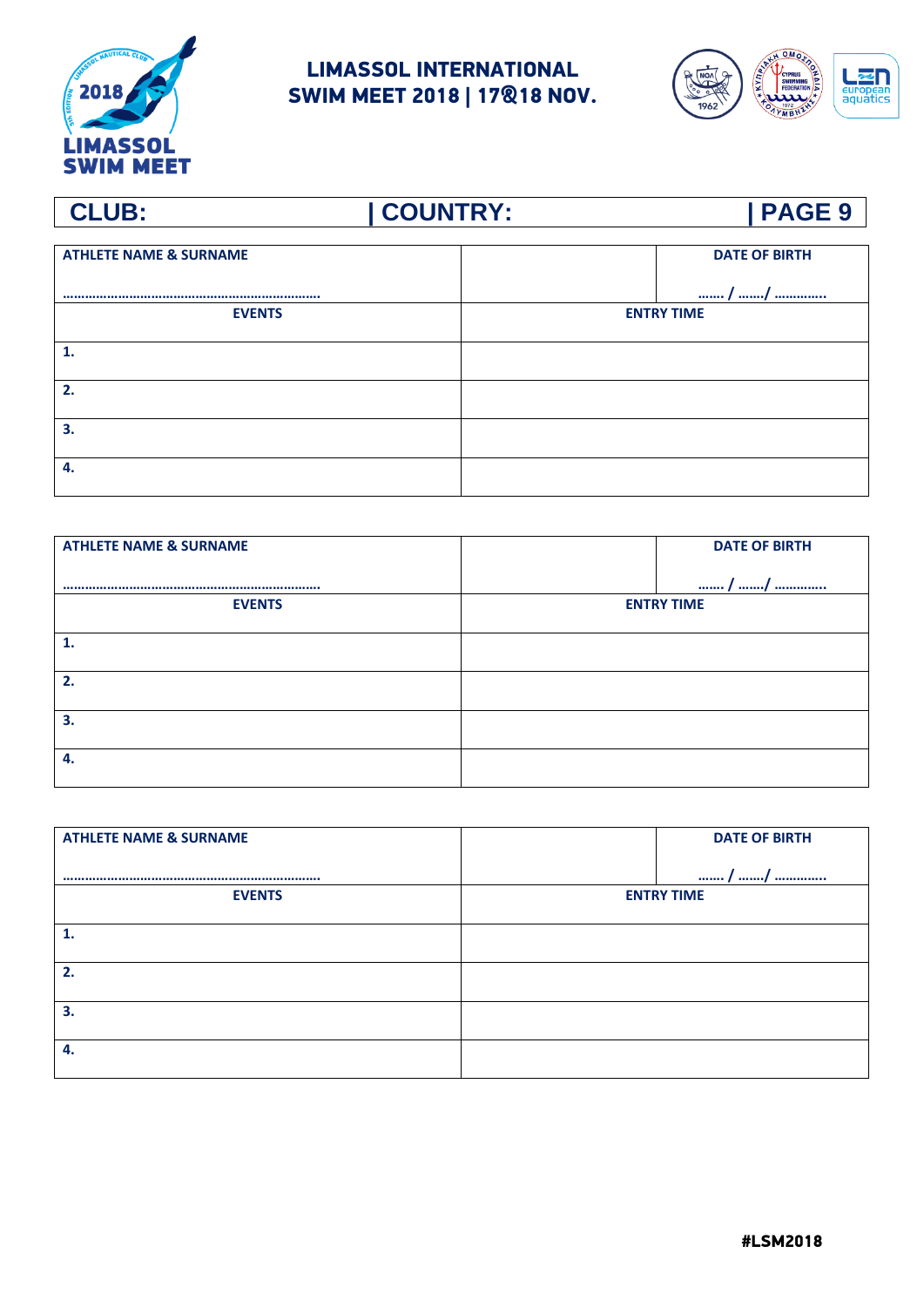



### **CLUB: | COUNTRY: | PAGE 10 ATHLETE NAME & SURNAME ……………………………………………………………. DATE OF BIRTH ……. / ……./ ………….. EVENTS ENTRY TIME 1. 2. 3. 4.**

| <b>ATHLETE NAME &amp; SURNAME</b> | <b>DATE OF BIRTH</b> |
|-----------------------------------|----------------------|
|                                   | / /                  |
| <b>EVENTS</b>                     | <b>ENTRY TIME</b>    |
| 1.                                |                      |
| 2.                                |                      |
| 3.                                |                      |
| 4.                                |                      |
|                                   |                      |

| <b>ATHLETE NAME &amp; SURNAME</b> | <b>DATE OF BIRTH</b> |
|-----------------------------------|----------------------|
|                                   | / /                  |
| <b>EVENTS</b>                     | <b>ENTRY TIME</b>    |
|                                   |                      |
| 2.                                |                      |
| 3.                                |                      |
| 4.                                |                      |

#LSM2018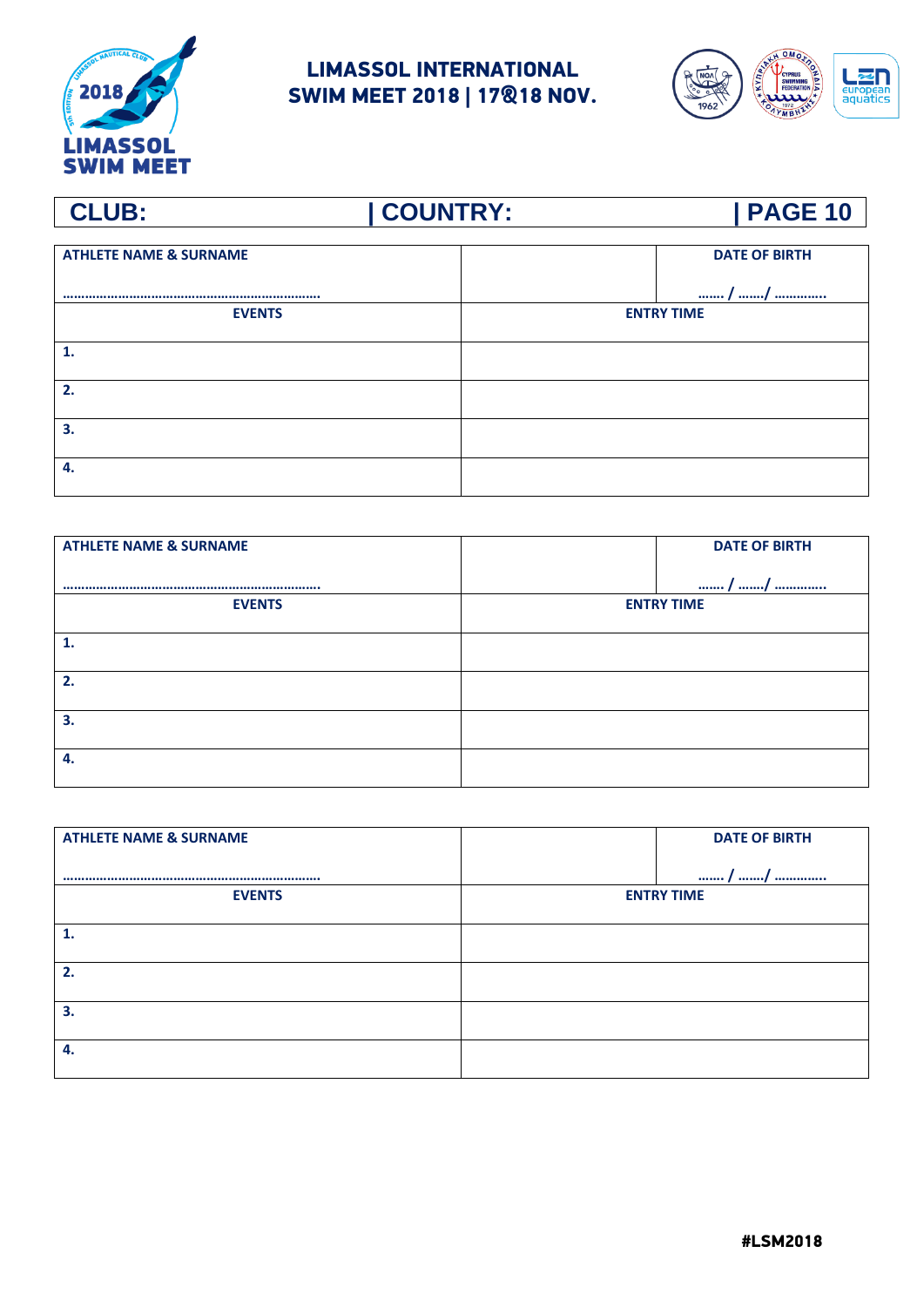



| <b>ATHLETE NAME &amp; SURNAME</b> | <b>DATE OF BIRTH</b> |
|-----------------------------------|----------------------|
|                                   | / /                  |
| <b>EVENTS</b>                     | <b>ENTRY TIME</b>    |
| 1.                                |                      |
| 2.                                |                      |
| 3.                                |                      |
| -4.                               |                      |

| <b>ATHLETE NAME &amp; SURNAME</b> | <b>DATE OF BIRTH</b> |
|-----------------------------------|----------------------|
|                                   | / /                  |
| <b>EVENTS</b>                     | <b>ENTRY TIME</b>    |
|                                   |                      |
| 2.                                |                      |
|                                   |                      |
| 3.                                |                      |
| 4.                                |                      |
|                                   |                      |

| <b>ATHLETE NAME &amp; SURNAME</b> |                   | <b>DATE OF BIRTH</b> |
|-----------------------------------|-------------------|----------------------|
|                                   |                   | / /                  |
| <b>EVENTS</b>                     | <b>ENTRY TIME</b> |                      |
|                                   |                   |                      |
|                                   |                   |                      |
| 2.                                |                   |                      |
| 3.                                |                   |                      |
| 4.                                |                   |                      |
|                                   |                   |                      |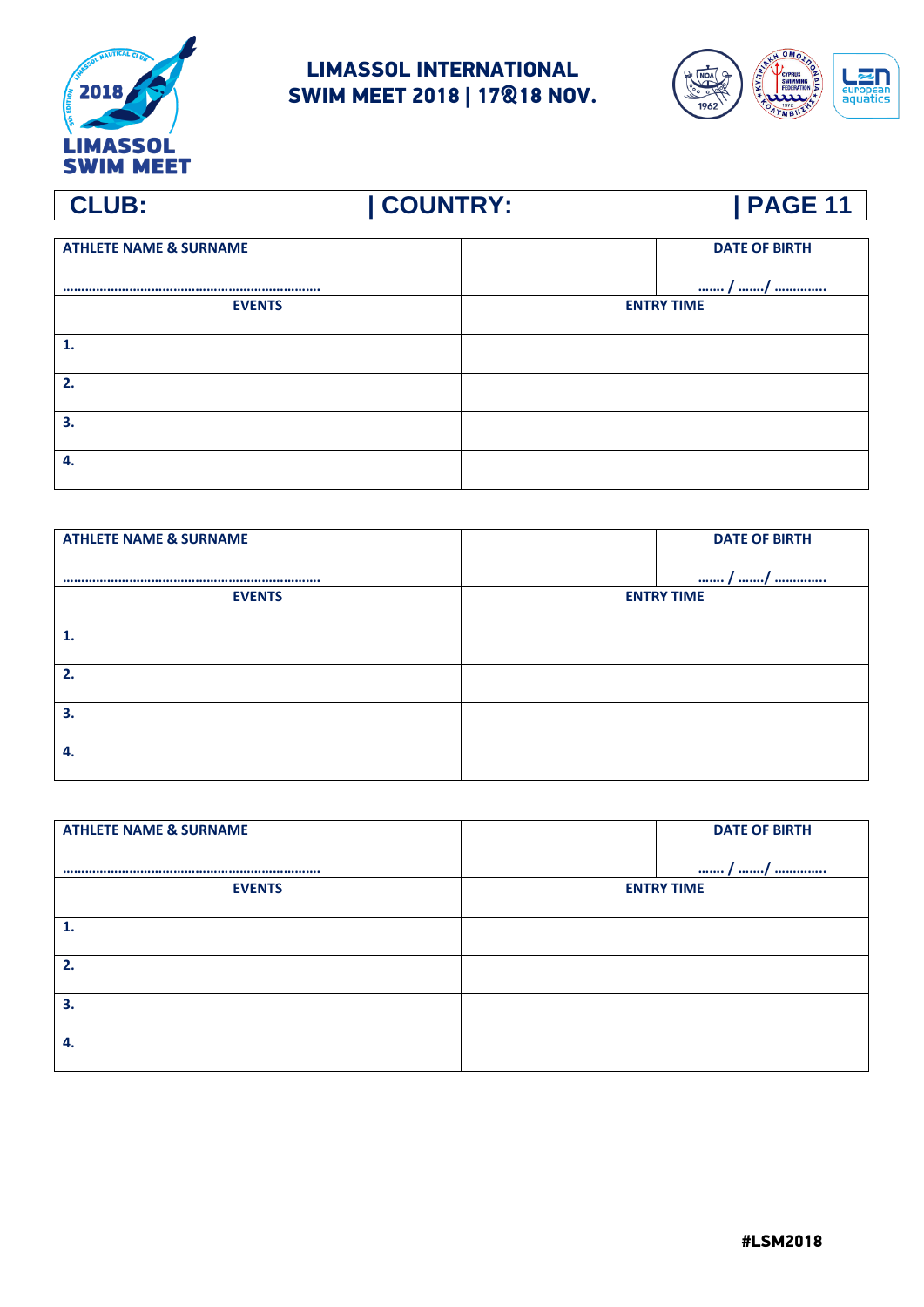



| <b>ATHLETE NAME &amp; SURNAME</b> | <b>DATE OF BIRTH</b> |  |
|-----------------------------------|----------------------|--|
|                                   | / /                  |  |
| <b>EVENTS</b>                     | <b>ENTRY TIME</b>    |  |
| 1.                                |                      |  |
| 2.                                |                      |  |
| 3.                                |                      |  |
| 4.                                |                      |  |

| <b>ATHLETE NAME &amp; SURNAME</b> |                   | <b>DATE OF BIRTH</b> |
|-----------------------------------|-------------------|----------------------|
|                                   |                   | / /                  |
| <b>EVENTS</b>                     | <b>ENTRY TIME</b> |                      |
|                                   |                   |                      |
|                                   |                   |                      |
| 2.                                |                   |                      |
| 3.                                |                   |                      |
| 4.                                |                   |                      |
|                                   |                   |                      |

| <b>ATHLETE NAME &amp; SURNAME</b> | <b>DATE OF BIRTH</b> |
|-----------------------------------|----------------------|
|                                   | / /                  |
| <b>EVENTS</b>                     | <b>ENTRY TIME</b>    |
|                                   |                      |
|                                   |                      |
| 2.                                |                      |
| 3.                                |                      |
|                                   |                      |
| 4.                                |                      |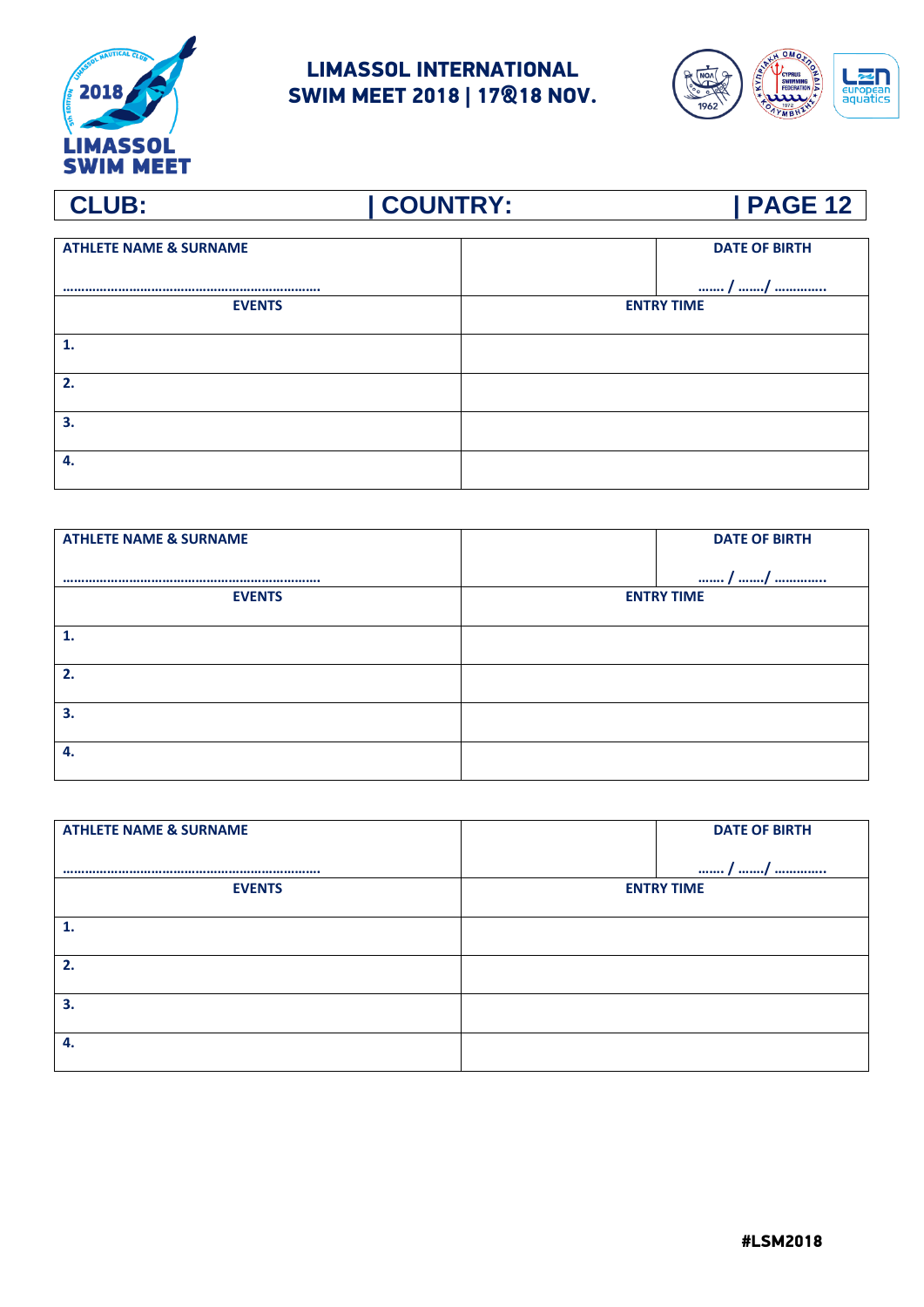



### **CLUB: | COUNTRY: | PAGE 13 ATHLETE NAME & SURNAME ……………………………………………………………. DATE OF BIRTH ……. / ……./ ………….. EVENTS ENTRY TIME 1. 2. 3. 4.**

| <b>ATHLETE NAME &amp; SURNAME</b> | <b>DATE OF BIRTH</b> |
|-----------------------------------|----------------------|
|                                   | / /                  |
| <b>EVENTS</b>                     | <b>ENTRY TIME</b>    |
| 1.                                |                      |
| 2.                                |                      |
| 3.                                |                      |
| 4.                                |                      |

| <b>ATHLETE NAME &amp; SURNAME</b> | <b>DATE OF BIRTH</b> |
|-----------------------------------|----------------------|
|                                   | / /                  |
| <b>EVENTS</b>                     | <b>ENTRY TIME</b>    |
|                                   |                      |
| 2.                                |                      |
| 3.                                |                      |
| 4.                                |                      |

#LSM2018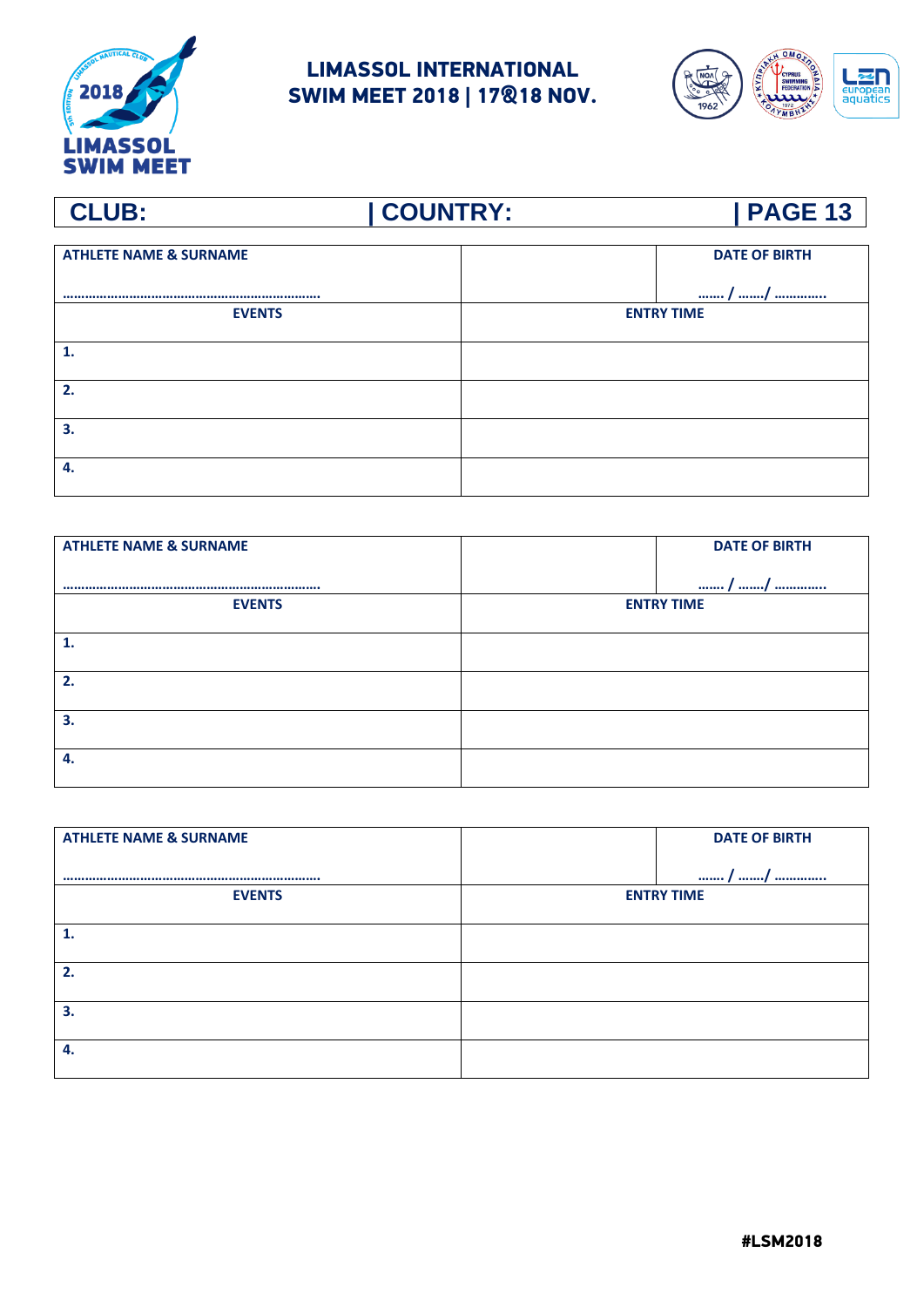



| <b>ATHLETE NAME &amp; SURNAME</b> | <b>DATE OF BIRTH</b> |
|-----------------------------------|----------------------|
|                                   | / /                  |
| <b>EVENTS</b>                     | <b>ENTRY TIME</b>    |
| 1.                                |                      |
| 2.                                |                      |
| 3.                                |                      |
| 4.                                |                      |

| <b>ATHLETE NAME &amp; SURNAME</b> | <b>DATE OF BIRTH</b> |
|-----------------------------------|----------------------|
|                                   | / /                  |
| <b>EVENTS</b>                     | <b>ENTRY TIME</b>    |
|                                   |                      |
|                                   |                      |
| 2.                                |                      |
| 3.                                |                      |
| 4.                                |                      |
|                                   |                      |

|                   | <b>DATE OF BIRTH</b> |
|-------------------|----------------------|
|                   | / /                  |
| <b>ENTRY TIME</b> |                      |
|                   |                      |
|                   |                      |
|                   |                      |
|                   |                      |
|                   |                      |
|                   |                      |
|                   |                      |